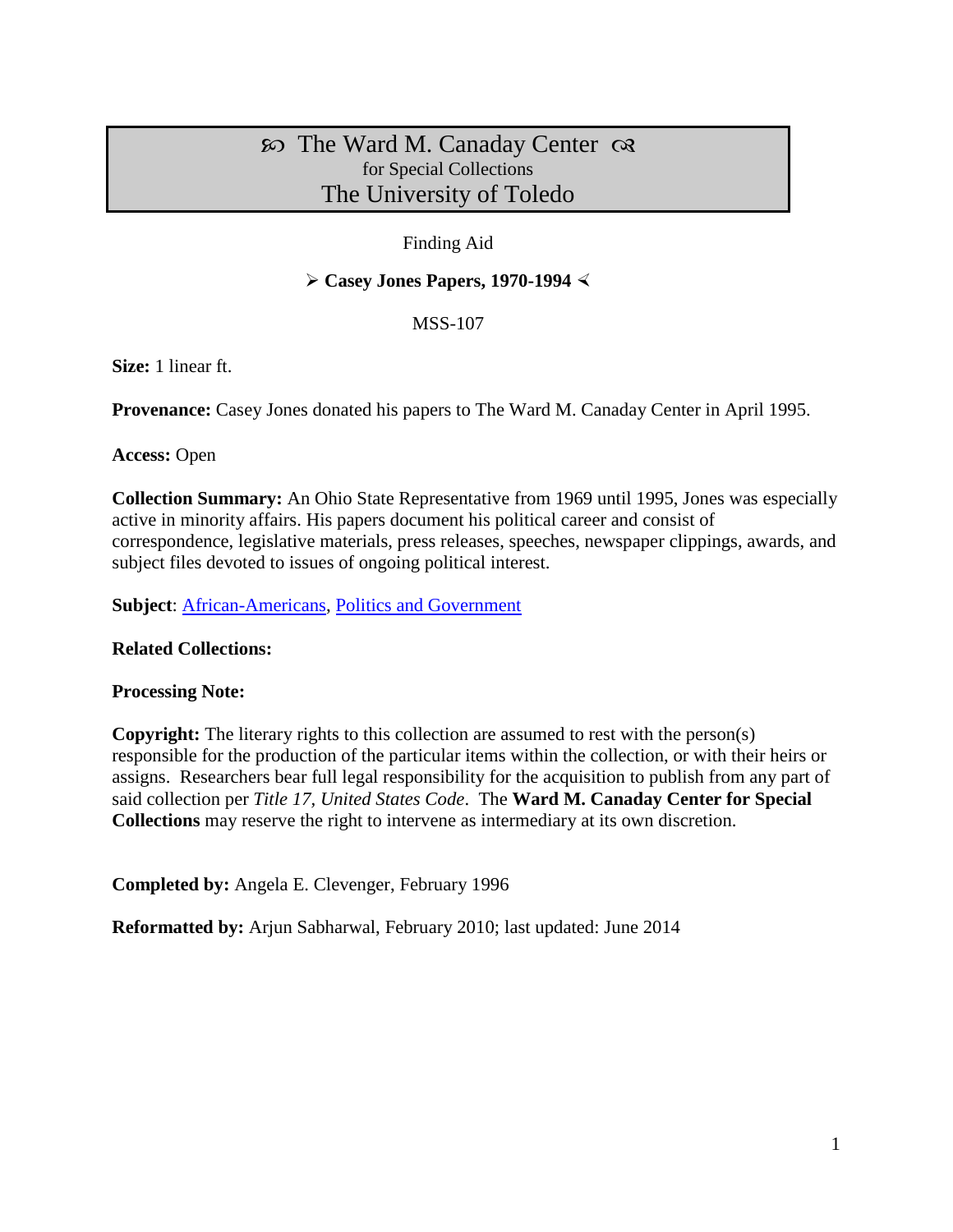**Casey Jones Papers, 1970-1994**

#### **Introduction**

Casey C. Jones served as an Ohio State Representative (Democrat) from November 1969 to November 1995. While in office, he was a member of numerous committees; Financial Institution, Finance Appropriations, Reference, Rules, Mileage, Public Improvement, Personnel, Select Committee to Study the Effects of Federal Cutbacks on the Local Government, and Civilian Conservation Advisory Council. He was also Chairman of the Local Government Committee. Jones is a staunch supporter of minorities and minority issues. This is emphasized by his membership in the Black Elected Democrats of Ohio and the Frederick Douglass Community Center NAACP. Prior to his position in the Ohio House of Representatives, Jones was employed in various service-oriented positions as well as professional sports (basketball and softball).

His papers consist of various correspondence and legislative materials concerning his committees and bills in progress. There are also press releases, speeches and other documents concerning his political office.

**Biographical Timeline**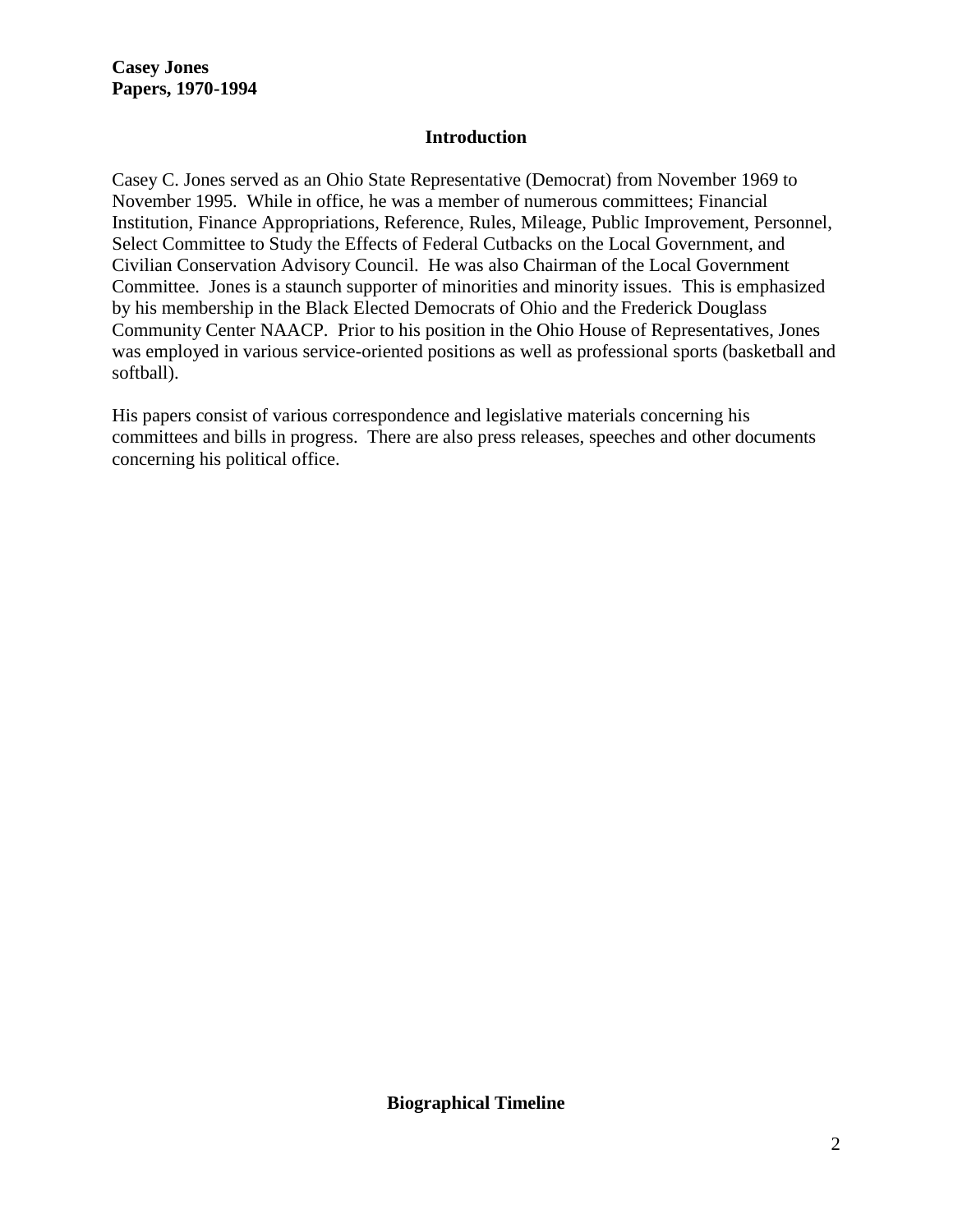| 1915, July 15. | Born in Paducah, Kentucky, son of Clarence Jones and Boydie<br>Brandon, Jr. |
|----------------|-----------------------------------------------------------------------------|
| ??             | Graduate, Scott High School, Toledo.                                        |
| ??             | B.A. (Business Administration), Knoxville College.                          |
| 1936           | Married Lovell Barber; have five sons, one step-son, and four<br>daughters. |
| 1937-1939      | Attended Toledo University.                                                 |
| 1964-1965      |                                                                             |
| 1949-1965      | Inspector: Lucas County Sanitary Engineering Department, Ohio.              |
| 1960-1965      | General Program Secretary YMCA.                                             |
| 1965-1966      | Personnel Director, Lucas County.                                           |
| 1966-1968      | Pupil, Personnel Director, Miami Children's Center                          |
| 1969-1973      | Ohio State Representative, District 78.                                     |
| 1973-1992      | Ohio State Representative, District 45.                                     |
| 1976-1980      | Delegate for Democratic National Convention.                                |
| 1981-1982      | Chairman Interstate Corp. Committee.                                        |
| 1987           | Appointment to Civilian Conservation Advisory Council.                      |
| 1988           | Member-at-large Ohio Democratic State Committee.                            |
| 1992-1995      | Ohio State Representative, District 49.                                     |
| 1995           | Real Estate Salesman, owns Casey Jones Insurance Agency.                    |
| 1995           | Member of Advisory Council of Urban Affairs.                                |
|                |                                                                             |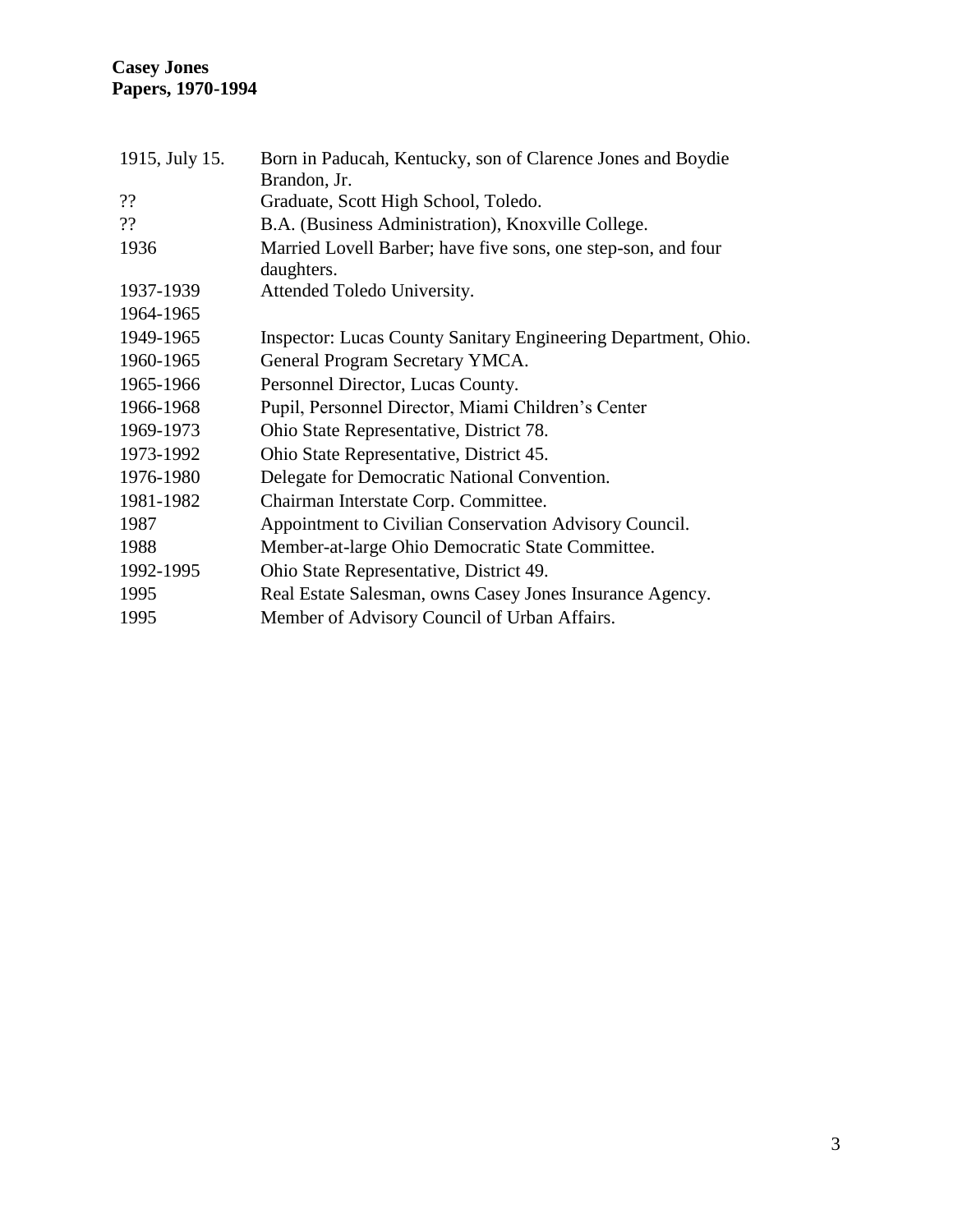#### **Scope and Content Note**

 The material in this collection consists mostly of correspondence concerning legislation and personal issues between Casey Jones and his constituents when he was an Ohio State Representative between (1969- 1995). There are also copies of actual legislation, speeches, newspaper clippings and committee papers that Jones was working on at the time.

The Casey Jones Papers are divided up into fourteen series:

 a) Correspondence b) Press Releases c) Speeches d) Commendations e) Clippings f) Committees g) Governor Richard Celeste h) Ohio Environmental Protection Agency i) Minority Issues j) House Bills k) House Resolution 42 l) Amendment to Senate Bill 223 m) Personal File n) Miscellaneous

**Series one** contains correspondence.

 **Series two** contains press releases issued by Casey Jones concerning his point-of-view on various issues, or general facts about legislation that had been passed, some have copies of the news articles attached.

 **Series three** is contains speeches. Most of the speeches are for the House meetings, but there are also some concerning Jones's campaign. Others are addressed to local business functions.

**Series four** contains Commendations which are tributes to people in Jones's district on anniversaries, and those receiving awards or special honors. Some have newspaper articles attached.

 **Series five** is a gathering of clippings that are about Mr. Jones. Most include pictures of him, and several also show his wife.

 **Series six** contains material regarding the House Select Committee on Tax Cutbacks, a Local Government Committee, and the Select Committee on Education.

 **Series seven** is on Governor Richard Celeste. The exact purpose of this file is unclear. It contains two State of the State addresses and a letter to the Governor from a member of the Committee to Reform the Deputy Registrar System.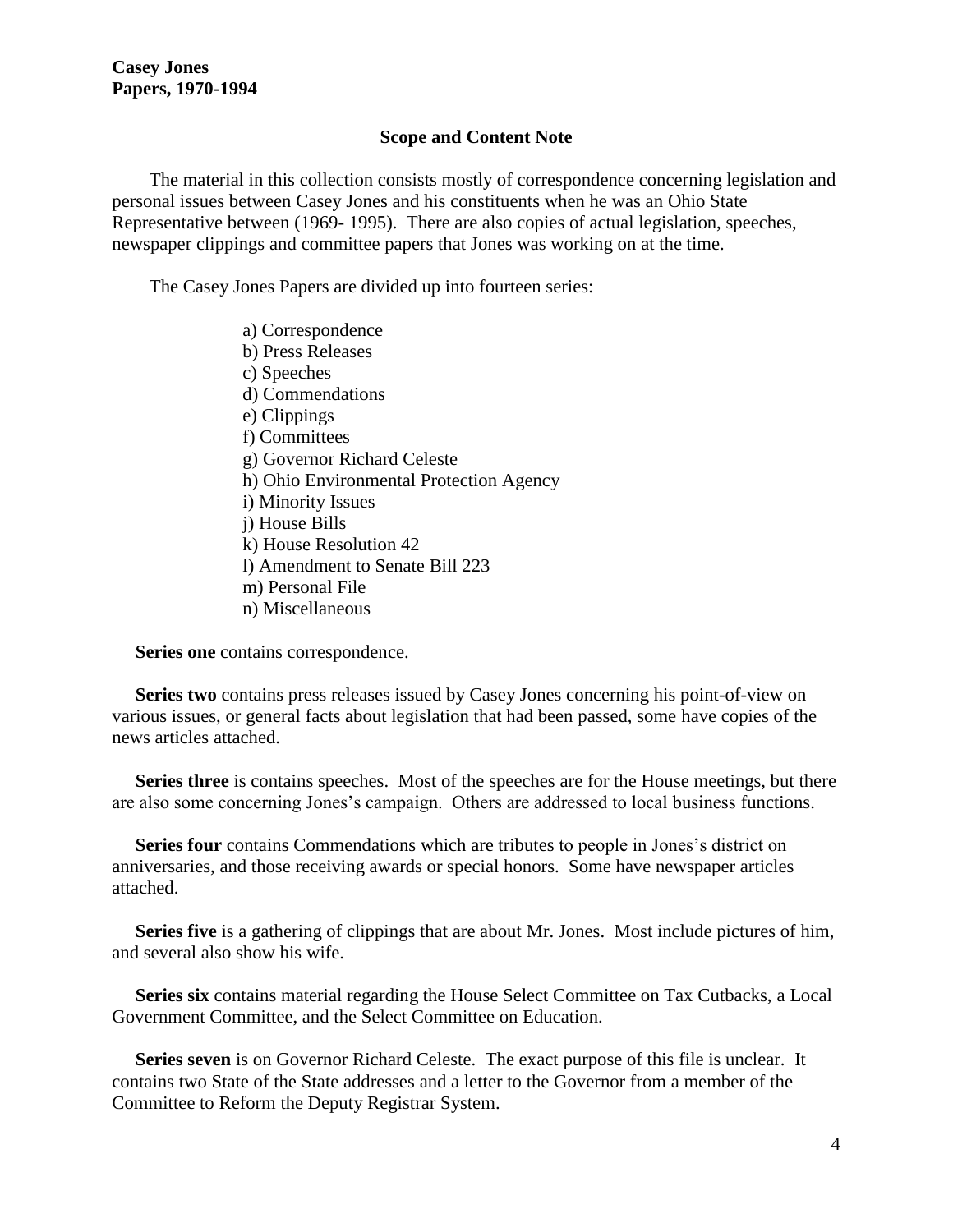#### **Casey Jones Papers, 1970-1994**

 **Series eight** contains waste removal policies, program outlines and fiscal budget information concerning the Ohio Environmental Protection Agency.

**Series nine** contains information on Minority Issues.

**Series ten** contains House bills.

 **Series eleven** concerns House Resolution 42. An actual copy is included along with newspaper articles about railroad crossing accidents.

 **Series twelve** is an amendment to Senate bill 223 on overland truck regulations. A copy of the amendment is included along with background information.

 **Series thirteen** is the personal file of Mr. Jones. It contains a resume, lists of legislation he worked on, declaration of candidacy papers, and a copy of the Lucas County Oath of Office.

 **Series fourteen** (the last) contains miscellaneous items such as tickets to a dinner, random statistics, and articles of interest to Mr. Jones.